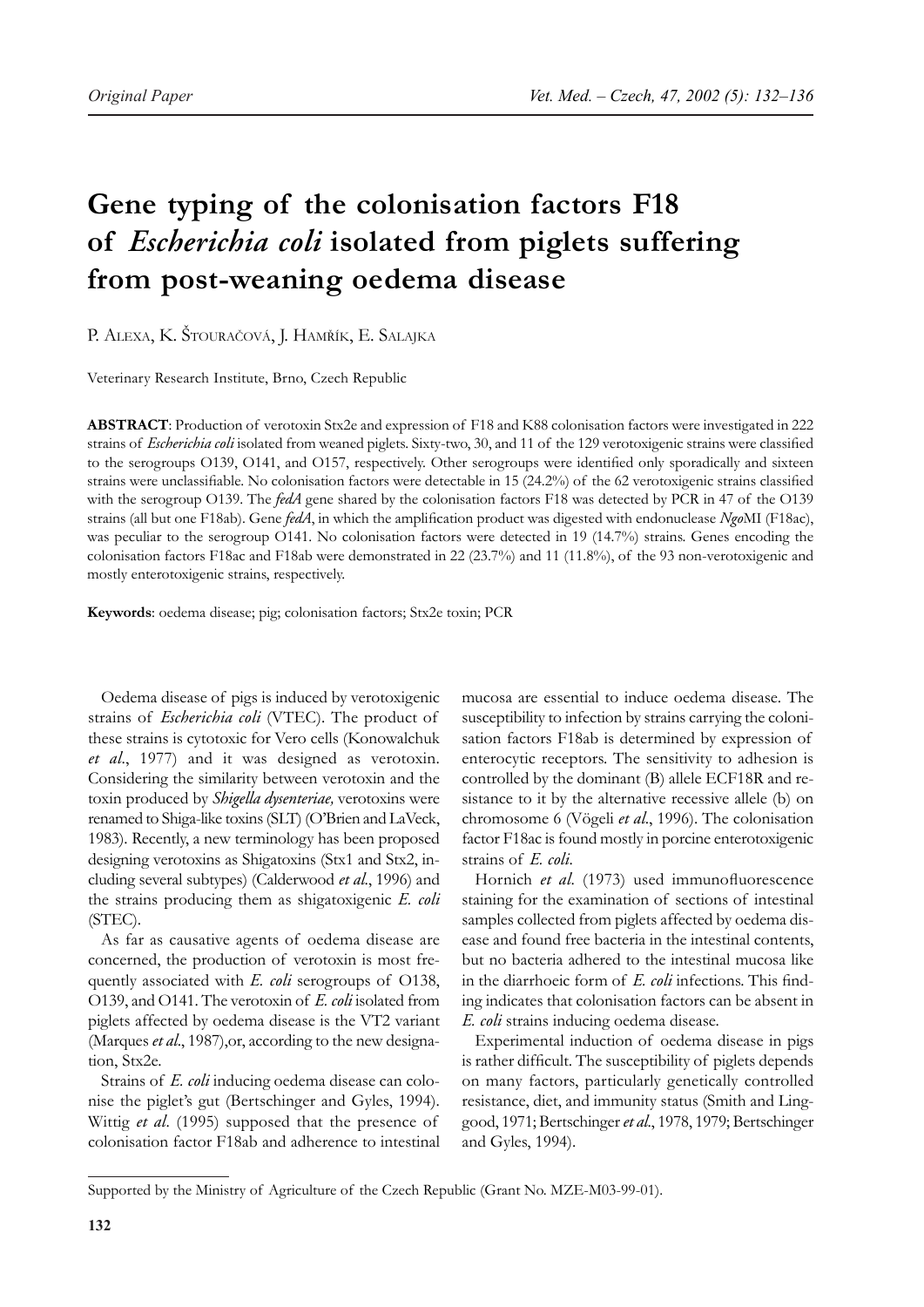The objective of our study was to analyse the prevalence of colonisation factor F18-positive strains of *E. coli* associated with oedema disease in swine herds in the Czech Republic and to classify them in terms of serogroups.

# **MATERIAL AND METHODS**

# **Strains of** *E. coli*

*E. coli* strain Sw107/86 (O139:F18ab), kindly provided by Prof. H.U. Bertschinger of the Institute of Veterinary Bacteriology, University of Zurich, and our local *E. coli* strain No. 8813 (O147:F18ac) were used as the F18ab-positive and F18ac-positive controls, respectively. The tested set included 222 strains of *E. coli*, either freshly isolated from intestinal content or rectal swabs of weaned pigs in Czech republic, or maintained in our laboratory's collection as suspected causative agent of oedema disease. O-antigens of the strains were identified by agglutination. Genes encoding enteroxins were detected by PCR (Alexa *et al*., 1997).

# **Detection of Stx2e and colonisation factors**

The production of verotoxin was demonstrated in VERO cell cultures as described by Salajka *et al*. (1992) and the Stx2e type was identified by detection of the appropriate gene by PCR (Alexa *et al*., 2000). Colonisation factors were demonstrated by agglutination in microtitre plates of *intra vitam* stained cultures of the tested strains with specific antisera to K88 and F18. The tested strains were grown in nutrient broth (Imuna, Šarišké Michalany, Slovak Republic) and in the MINCA medium. Adhesion of *E. coli* bacteria to intestinal brush borders was tested by the method described by Sellwood *et al*. (1975) with some modifications (Salajka *et al*., 1992). The procedure was similar to that of the agglutination test with the difference that serum was replaced with an intestinal brush border suspension in diluted Sörensen's buffer (pH 7.4).

# **Detection of the** *fedA* **gene**

The *fedA* gene shared by *E. coli* strains carrying the F18ab and F18ac colonisation factors was detected in pure cultures by PCR using the *fedA*1 nucleotide 5′- GTG-AAA-AGA-CTA-GTG-TTT-ATT-TC-3′ and the *fedA*2 nucleotide 5′-CCT-GTA-AGT-AAC-CGC- GTA-AGC-3′ (Imberechts *et al*., 1992). The amplification process consisted of the initial 3-min denaturation step at 94°C followed by 30 cycles of 45 s at 92°C, 45 s at 50°C, and 45 min at 72°C and the final 2-min incubation at 72°C. The PCR Master Mix Kit (Qiagen, Hilden, Germany) was used according to the manufacturer's instructions. Each PCR tube contained 10 pmol of each primer and 2 µl of DNA template making together the volume of 20 µl. Positive and negative controls were always included in each PCR run. The amplification products were detected by electrophoresis in 1.5% agarose gel after staining with ethidium bromide and visualisation in a U.V. transilluminator.

The amplified PCR products were digested with the restriction enzyme *Ngo*MI (BioLabs inc. New England) to differentiate between genes encoding F18ab and F18ac. (Imberechts *et al*., 1994b). For this purpose, 15 µl of the amplification product obtained in the preceding PCR was mixed with 2 µl of the restriction buffer, 1  $\mu$ l of *Ngo*MI (10 units), and 2  $\mu$ l of H<sub>2</sub>O. The mixture was incubated at 37°C for 15 min and the digestion products were separated by electrophoresis in 1.5% agarose gel. The *fedA* amplification product specific for F18ab was identified as the 510 bp band whereas the *fedA* type characteristic for the F18ac variant was identified by the presence of two DNA bands of 363 bp and 150 bp in size, respectively (Rippinger *et al*., 1995).

#### **RESULTS**

The tested set of strains consisted of 129 verotoxinpositive isolates of *E. coli* in which the gene encoding the production of Stx2e was demonstrated and additional 93 strains of *E. coli* belonging to the same serogroups, but negative in tests for Stx2e production. Colonisation factors of the verotoxigenic strains are presented in Table 1. Almost half of the isolates (62 isolates) were classified as the serogroup O139, 30 as the serogroup O141, and 11 as the serogroup O157. O-antigen was not identified in 16 verotoxigenic strains.

Most of verotoxigenic *E. coli* strains with F18 fimbriae showed autoagglutination, therefore differentiation between colonisation factor-positive and negative strains by serological methods was not possible. PCR performed with fedA1 and fedA2 primers demonstrated that 47 O139 strains (75.8%) possessed the gene encoding the *fedA* subunit and 15 (24.2%) lacked this genetic marker. Forty O139 *E. coli* strains were found to belong to the F18ab type after digestion of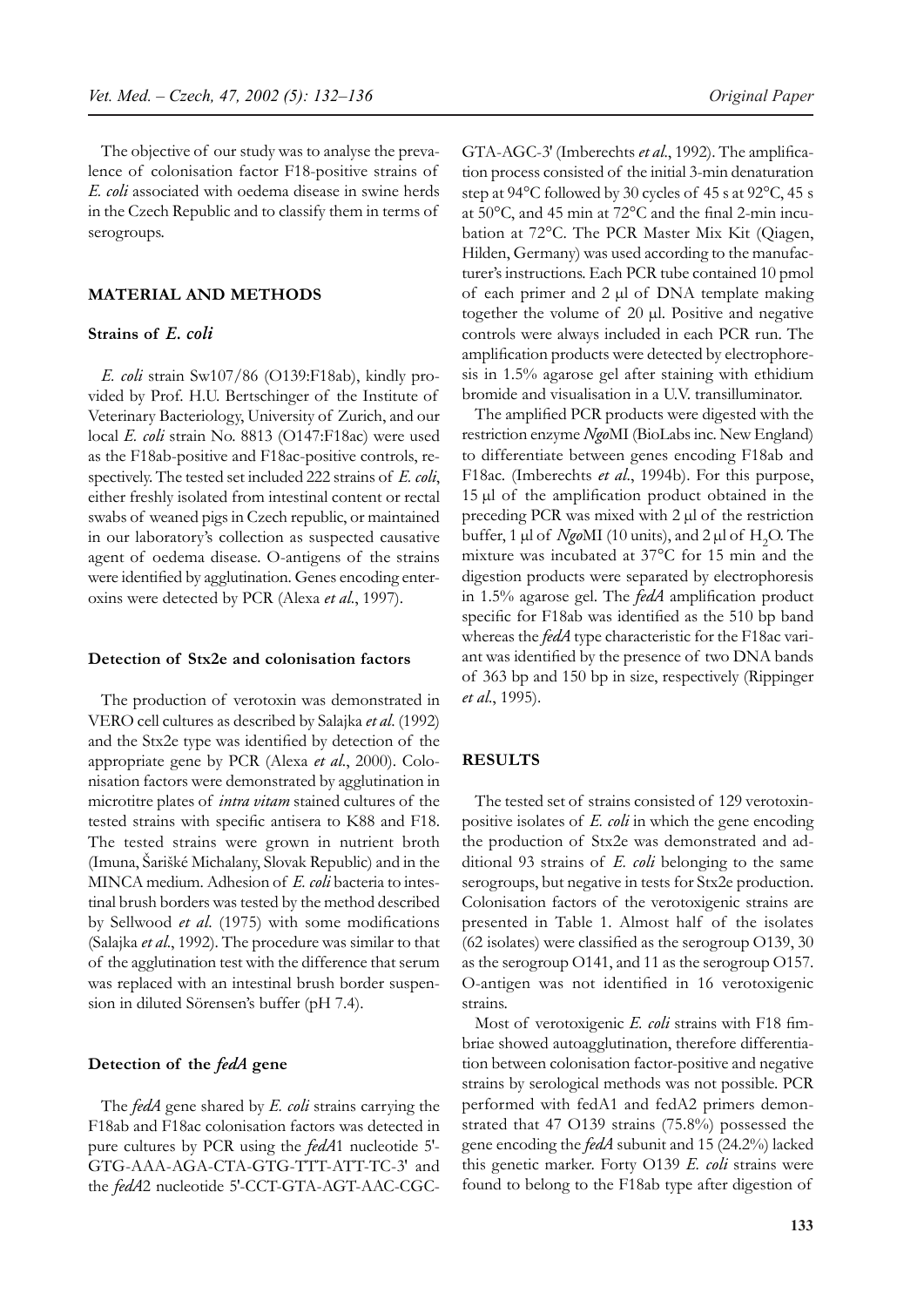| Serogroup        | Number of strains | fedA | F18ab | F <sub>18ac</sub> | F18 type not tested | fedA-negative                 |
|------------------|-------------------|------|-------|-------------------|---------------------|-------------------------------|
| O108             |                   |      |       |                   |                     |                               |
| O115             |                   |      |       |                   |                     |                               |
| O138             | 6                 | 6    | 4     | 2                 |                     |                               |
| O139             | 62                | 47   | 40    |                   |                     | 15                            |
| O <sub>141</sub> | 30                | 30   |       | 27                | 2                   |                               |
| O142             | 2                 | 2    | 2     |                   |                     |                               |
| O157             | 11                | 9    |       | 2                 | 6                   | $\mathfrak{D}_{\mathfrak{p}}$ |
| O <sub>5</sub>   | 16                | 14   | 2     | 3                 | 9                   | 2                             |
| Total            | 129               | 110  | 50    | 36                | 24                  | 19                            |

Table 1. Presence of the *fedA* sequences in strains of *E. coli* producing VT2e

Table 2. Presence of the *fedA* sequences in VT2e-negative *E. coli* strains of selected serogroups

| Serogroup        | Number of strains | fedA | F18ab | F <sub>18ac</sub> | F18 type not tested | fedA-negative |
|------------------|-------------------|------|-------|-------------------|---------------------|---------------|
| O108             | 6                 | 6    |       |                   | O                   |               |
| O <sub>138</sub> | 10                | 10   | 4     | 3                 | 3                   |               |
| O139             | 13                | 6    |       |                   |                     |               |
| O141             | 4                 | 4    |       | 3                 |                     |               |
| O157             | 14                | 14   |       | 11                | っ                   |               |
| O <sub>5</sub>   | 46                | 16   |       | 4                 | 11                  | 30            |
| Total            | 93                | 56   | 11    | 22                | 23                  | 37            |

the *fedA* PCR product with *Ngo*MI endonuclease. We were unable to identify the F18 type of the remaining 7 strains because they were no more at disposal. The F18ac and F18ab types were identified in 27 and 1 strain of the 30 verotoxigenic strains of the O141 serogroup, respectively. Both F18ab and F18ac types of this colonisation factor were found among the isolates of the O138 and O157 serotypes and among the strains with unidentified O-antigens. Nineteen verotoxigenic strains (14.7%) lacked the gene encoding the common fragment of *fedA* and 15 of them were classified as O139 serogroup. No verotoxigenic strain showed agglutination with K88 antisera.

The results of the examination of the Stx2e-negative *E. coli* strains belonging to the same serogroups, classified as the verotoxigenic, are shown in Table 2. The colonisation factors F18ab and F18ac were demonstrated in five and one of the 13 O139 strains, respectively. No production of Stx2e or *E. coli* enterotoxins was demonstrated in the strains classified to this serogroup. The strains belonging to the remaining serogroups were enterotoxigenic and produced heat stable or heat labile enterotoxin. F18ac was predominat in strains of all serogroups except for the isolates of

**134**

O139 and O138 in which predominance of F18ab was found.

# **DISCUSSION**

Serological identification of colonisation factors in most of the O139 strains was not possible deu to their autoagglutination. Moreover, results of serological typing and *in vitro* testing for adhesion to enterocytes for the demonstration of F18ab colonisation factor are not reliable (Nagy *et al*., 1997). Our results of the PCR analyses indicate that a relatively large number of strains, particularly those of the serogroup O139 (24.2%) lacked the *fedA* gene which is the major subunit gene of the F18 colonisation factor. Sporadic occurrence of verotoxigenic strains in which F18ab was undetectable by PCR was also reported by Imberechts *et al*. (1994a). Wittig *et al*. (1995) described a number of verotoxigenic strains of the serogroup O139 which lacked any fimbriae. Osek (1999, 2000) reported occurrence of Stx2e positive *E. coli* strains in piglets after weaning, which were fimbria-negative. Isolation of verotoxigenic strains of the serogroup O139 without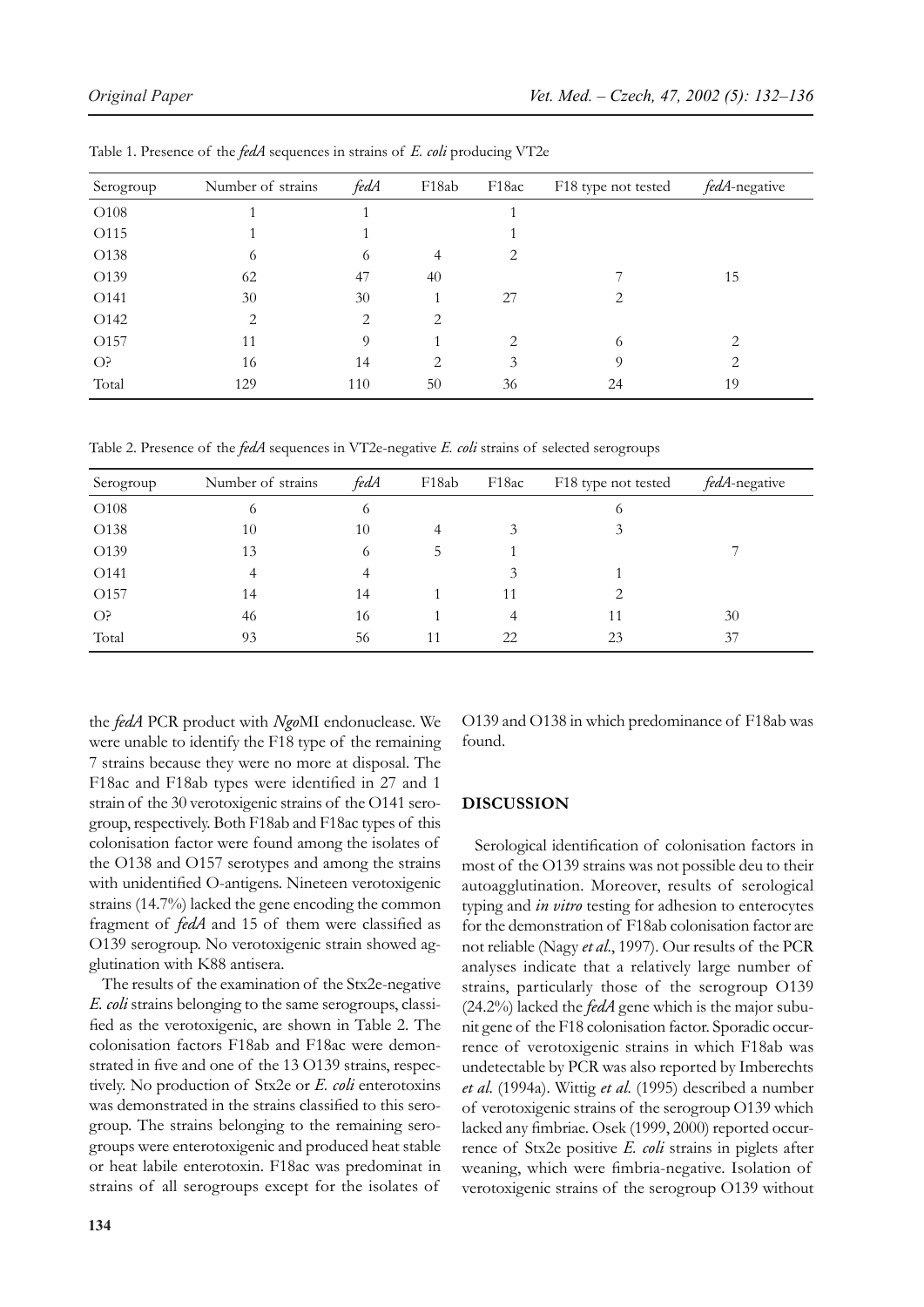the colonisation factor F18 was reported also by Da Silva *et al*. (2001).

The prevalence of fimbrial types found in our experiments is similar to results published by Wittig *et al*. (1995). Our verotoxigenic strains of *E. coli* belonging to the serogroup O139 carried only the F18ab type, while the F18ac type was predominat in the isolates of other *E. coli* serogroups. Only one of the F18abpositive O139 strains failed to produce verotoxin. Colonisation of the gut by pathogenic *E. coli* strains is generally regarded as one of the conditions for the development of the diarrhoeic form of the infection or oedema disease. Explanation is needed for the relatively high percentage of verotoxigenic O139 strains isolated from typical cases of oedema disease in which F18 colonisation factor was not demonstrated. This finding is in agreement with the results of Hornich *et al*. (1973) who did not observe fluorescein-labelled O139-positive *E. coli* cells adhering to the intestinal mucosa of piglets affected by oedema disease*.*  Although histological lesions were typical for oedema disease, labelled *E. coli* O139 were seen only in the intestinal contents without forming mucosal coatings. Our results are also consistent with the earlier findings of Sojka *et al*. (1957), Gilka *et al*. (1959), and Kretzschmar (1961) who observed massive occurrence of haemolytic *E. coli* in the intestinal contents and isolated them in pure culture from swollen and oedematous lymph nodes, but not from other tissues or the blood, of piglets suffering from oedema disease. Mechanisms and structures allowing verotoxigenic strains to colonise lymph nodes are unknown. Interestingly, most of the papers dealing with the pathogenesis of oedema disease disregard possible colonisation of lymph nodes. If verotoxigenic *E. coli* strains colonise lymph nodes, they probably propagate there and produce verotoxin which can, via lymph, reach the blood circulation. This mechanism could explain cases of oedema disease in which no colonisation of the intestinal mucosa was observed. Although this hypothesis has not been supported by exact data, we find it appropriate to draw attention to this possible way of penetration of verotoxin into the blood stream.

# **REFERENCES**

Alexa P., Hamřík J., Salajka E., Štouračová K., Rychlík I. (2000): Differentiation of verotoxigenic strains of *Escherichia coli* isolated from piglets and calves in the Czech Republic. Vet. Med. – Czech, *45*, 39–43.

- Alexa P., Rychlík I., Nejezchleb A., Hamřík, J. (1997): Identification of enterotoxin-producing strain of *Escherichia coli* by PCR and biological methods. Vet. Med. – Czech, *42*, 97–100.
- Bertschinger H.U., Gyles C.L. (1994): Oedema disease of pigs. In: Gyles C.L.: *Escherichia coli* in Domestic Animals and Humans. CAB International, Wallingford, Oxon OX10 8DE, UK. 193–219.
- Bertschinger H.U., Eggenberger E., Jucker H., Pfirter H.P. (1978/1979): Evaluation of low nutrient, high fibre diets for the prevention of porcine *Escherichia coli* enterotoxaemia. Vet. Microbiol., *3*, 281–290.
- Calderwood S.B., Acheson D.W.K., Keusch G.T., Berret T.J., Griffin P.M., Strockbine N.A., Swaminathan B., Kaper J.B., Levine M.M., Kaplan B.S., Karch H., O'Brien A.D., Obrig G.T., Takeda Y., Tarr P.I., Wachsmuth I.K. (1996): Proposed new nomenclature for SLT (VT) family. ASM News, *62*, 118–119.
- Da Silva A.S., Valadares G.F., Penatti M.P.A., Brito B.G., da Silva Leite D. (2001): *Escherichia coli* strains from edema disease: O serogroups, and genes for shiga toxin, enterotoxins, and F18 fimbriae. Vet. Microbiol., *80*, 227–233.
- Gilka F., Nesvadba J., Salajka E. (1959): Enterotoxemie prasat vyvolaná hemolytickou variantou *Escherichia coli*. Veterinářství, *9*, 41–51.
- Hornich M., Salajka E., Šarmanová Z., Ulmann L. (1973): Enteric *Escherichia coli* infections in piglets. Morphological findings and localization of the causative agent by immunofluorescence. Acta Vet., Brno, *42*, 413–422.
- Imberechts H., De Greve H., Schlicker Ch., Bouchet H., Pohl P., Charlier G., Berstschinger H., Wild P., Vanderkerkhove J., Van Damme J., Van Montegu M., Lintermans P. (1992): Characterization of F107 fimbriae of *Escherichia coli* 107/86, which causes edema disease in pigs, and nucleotide sequence of the F107 major fimbrial subunit gene, *fedA*. Infect. Immun., *60*, 1963–1971.
- Imberechts H., Bertschinger H.U., Stamm M., Sydler P., Pohl P., De Greve H., Hernalsteens J.-P., Van Montagu M., Lintermans P. (1994a): Prevalence of F107 fimbriae on *Escherichia coli* isolated from pigs with oedema disease or postweaning diarrhoea. Vet. Microbiol., *40*, 219–230.
- Imberechts H., Van Pelt N., De Greve H., Lintermans P. (1994b): Sequences related to the major subunit gene *fedA* of F107 fimbriae in porcine *Escherichia coli* strains that express adhesive fimbriae. FEMS Microbiol. Lett., *119*, 309–314.
- Konowalchuk J., Speirs J.I., Stavric S. (1977): Vero response to a cytotoxin *Escherichia coli*.Infect. Immun., *18*, 775–779.
- Kretzschmar Ch. (1961): Untersuchungen zur Coli-Enterotoxämie des Schweines. Monatsh. Veterinärmed., *16*, 891–901.